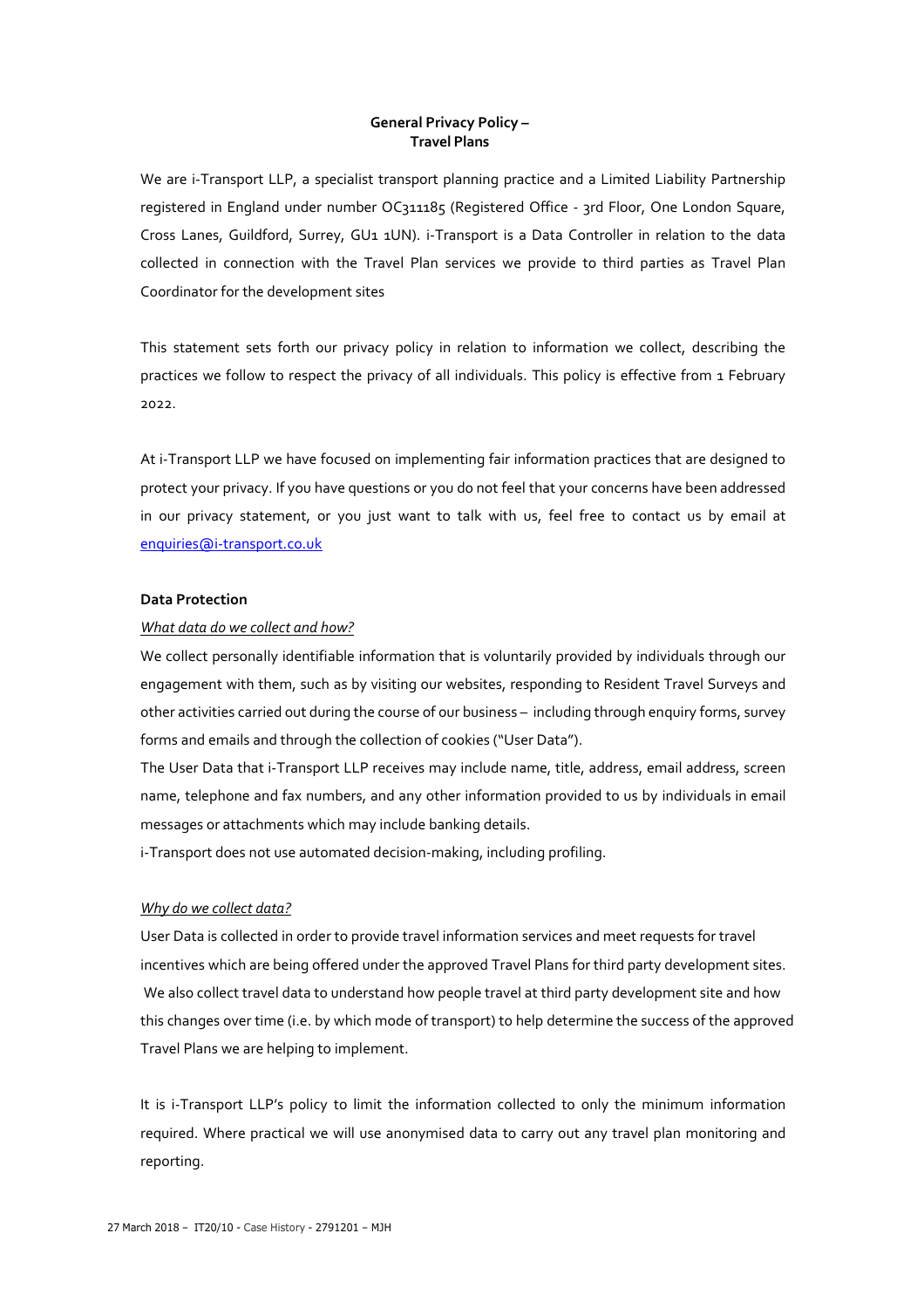### *Collection of Sensitive Information*

i-Transport LLP's intention is not to seek any sensitive information through our Site. Sensitive information includes a number of types of data relating to race or ethnic origin, political opinions, religious or other similar beliefs, trade union membership, physical or mental health, sexual life, or criminal record.

### *Use of User Data*

To use your personal data for the purposes described in this privacy policy we will rely on a condition known as "legitimate interests". It is in our legitimate interests to collect your personal data as it provides us with the information that we need to provide our services.

i-Transport LLP makes every practical effort to avoid excessive or irrelevant collection of data. We will always obtain the minimum data needed to achieve this legitimate interest. If you believe we have collected excessive information, we encourage the you to contact us at [enquiries@i-transport.co.uk t](mailto:enquiries@i-transport.co.uk)o raise any concerns.

Except for instances where individuals explicitly choose to receive specific i-Transport LLP marketing or other informational materials, i-Transport LLP will not use personal data collected to distribute marketing or informational materials.

#### *Data Retention*

If you submit data to us in connection with our services, we will store this data securely on our internal servers and retain this data for the minimum period required to achieve the purposes it was collected for.

For example, this will include:

- For travel vouchers, personal data including name, address, email address and bank details will be deleted 3 months after information has been provided by the individual. We will maintain a record of the plot number that has received the travel voucher for a period of 12 years.
- For any data collected via online questionnaires (e.g. Survey Monkey), personal data will be removed (or anonymised) 12 months after the deadline of any questionnaire.

Further details in relation to the retention of specific types of data are available on request.

## **Third Parties**

It is i-Transport LLP's policy only to disclose User Data to third parties under the following circumstances:

- **when explicitly requested by the individual;**
- when required to in order to provide specific services or meet legal obligations.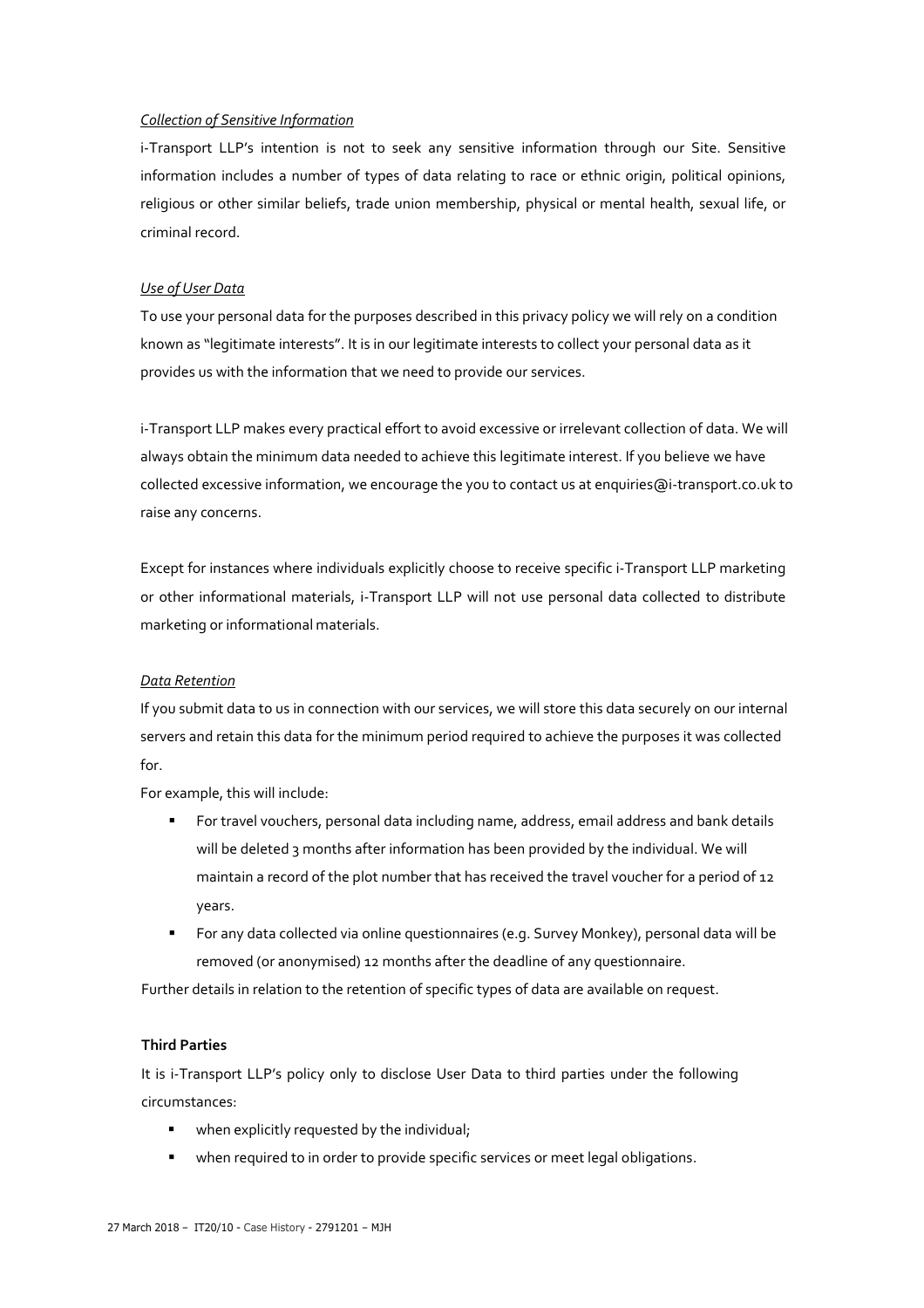Categories of third parties that i-Transport may share personally identifiable information with include state, and local government entities. The need to transfer User Data outside the jurisdiction of UK GDPR (e.g., outside of the UK) will depend on the purpose of the data collection, and any transfers will be carried out in accordance with our legal obligations to maintain an appropriate level of data protection.

Where transfers to third parties are likely to occur given the purposes of the data collection, individuals will be notified at the point of collection in a relevant privacy statement or more detailed Privacy Policy (see, for example, our website Privacy Notice).

We do not collect or compile personally identifying information for dissemination or sale to outside parties for consumer marketing purposes, or host mailings on behalf of third parties.

## **Your rights**

You have various rights over the usage and storage of your data:

- A right to **access** (you have the right to request copies of your personal data and associated information about our processing activities)
- a right to **unsubscribe** from communications (withdrawing your consent for us to provide you with information)
- A right to **rectify** any inaccurate personal data held by us about you
- A right to **erasure** of personal data held by us about you
- A right to **object** to our processing of personal data held by us about you
- A right to ask us to **restrict** our processing of your personal data while we deal with certain concerns raised by you
- A right to **data portability** (you have the right to request that we transfer the data that we have collected to another organisation, or directly to you, under certain conditions).

Further information on the rights you have can be found a[t www.ico.org.uk](http://www.ico.org.uk/)

Individuals wishing to exercise any of these rights should contact i- Transport LLP at [enquiries@i](mailto:enquiries@i-transport.co.uk)[transport.co.uk](mailto:enquiries@i-transport.co.uk)

## **Security**

All i-Transport LLP members and employees are instructed to follow a practice-wide security policy. Only authorised personnel are provided access to personally-identifiable information and these employees are required to agree to ensure confidentiality of this information.

## **Modifications**

i-Transport LLP reserves the right to modify or amend this policy at any time. The effective date will be displayed at the beginning of this statement.